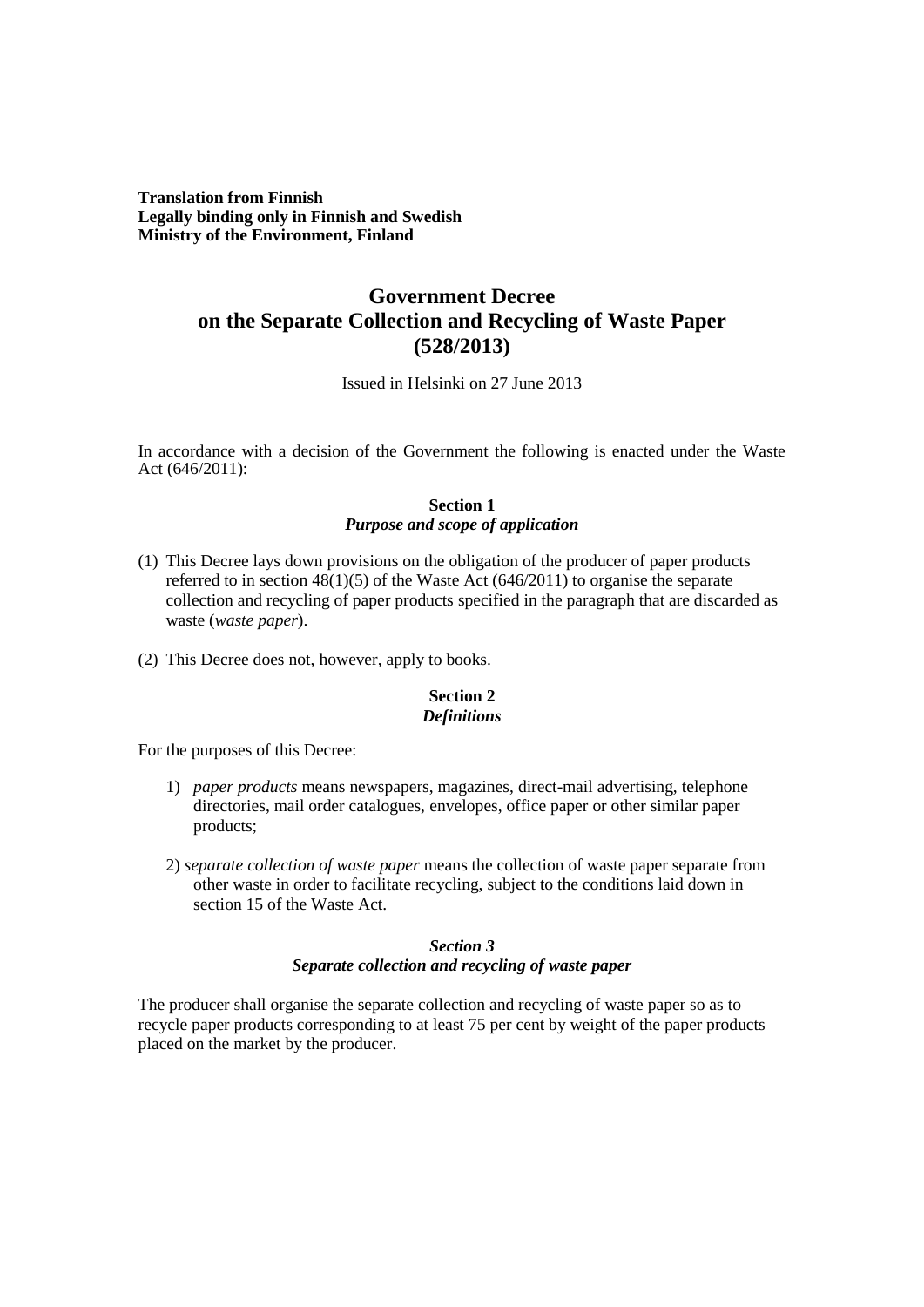# **Section 4** *Reception and transport of waste paper organised by the producer*

- (1) In order to fulfil the obligation laid down in section 49(1) of the Waste Act, the producer shall organise the reception of waste paper generated on properties located in singlefamily housing areas, and in sparsely populated areas in the entire country, free of charge and in a manner that is effortless for the holder of the waste paper, for the purpose of the separate collection of waste paper. Accordingly, the producer shall provide at least one reception point per municipality, or if there is more than one population centre in the municipality, one per population centre with 500 or more residents. In this Decree, *population centre* means a group of buildings with at least 200 residents, the distance between which may not exceed 200 metres.
- (2) The reception point located in a population centre referred to in subsection 1 above may be replaced with a reception point located elsewhere if the reception of waste organised in this manner is equally effortless for the holder of the waste paper.
- (3) General requirements concerning the establishment, maintenance and management of waste reception points are laid down in section 10 of the Government Decree on Waste (179/2012).
- (4) Provisions on the producer's obligation to organise the transport of waste paper from properties located somewhere other than in a single-family housing area or a sparsely populated area are laid down in section 49(2) of the Waste Act.

#### *Section 5*

## *Provision of information on the reception of waste paper*

The producer shall, as part of the provision of information referred to in section 51(1) of the Waste Act, by public campaigns and other means ensure that the property holders and other holders of paper products receive the necessary information on the separate collection obligations and instructions concerning waste paper, and on the available separate collection and recycling arrangements.

#### *Section 6*

#### *Report on solvency and an action plan on organising waste management*

- (1) The producer corporation shall submit a report on its solvency and an action plan on organising waste management referred to in section 64(1) of the Waste Act to the Centre for Economic Development, Transport and the Environment for Pirkanmaa by the end of April of each year.
- (2) The report on solvency shall include the confirmed financial statements of the latest financial period, the budget for the new financial period and, where necessary, interim financial statements or a financial statement forecast. If the documents mentioned above cannot be submitted, solvency shall be demonstrated by other means.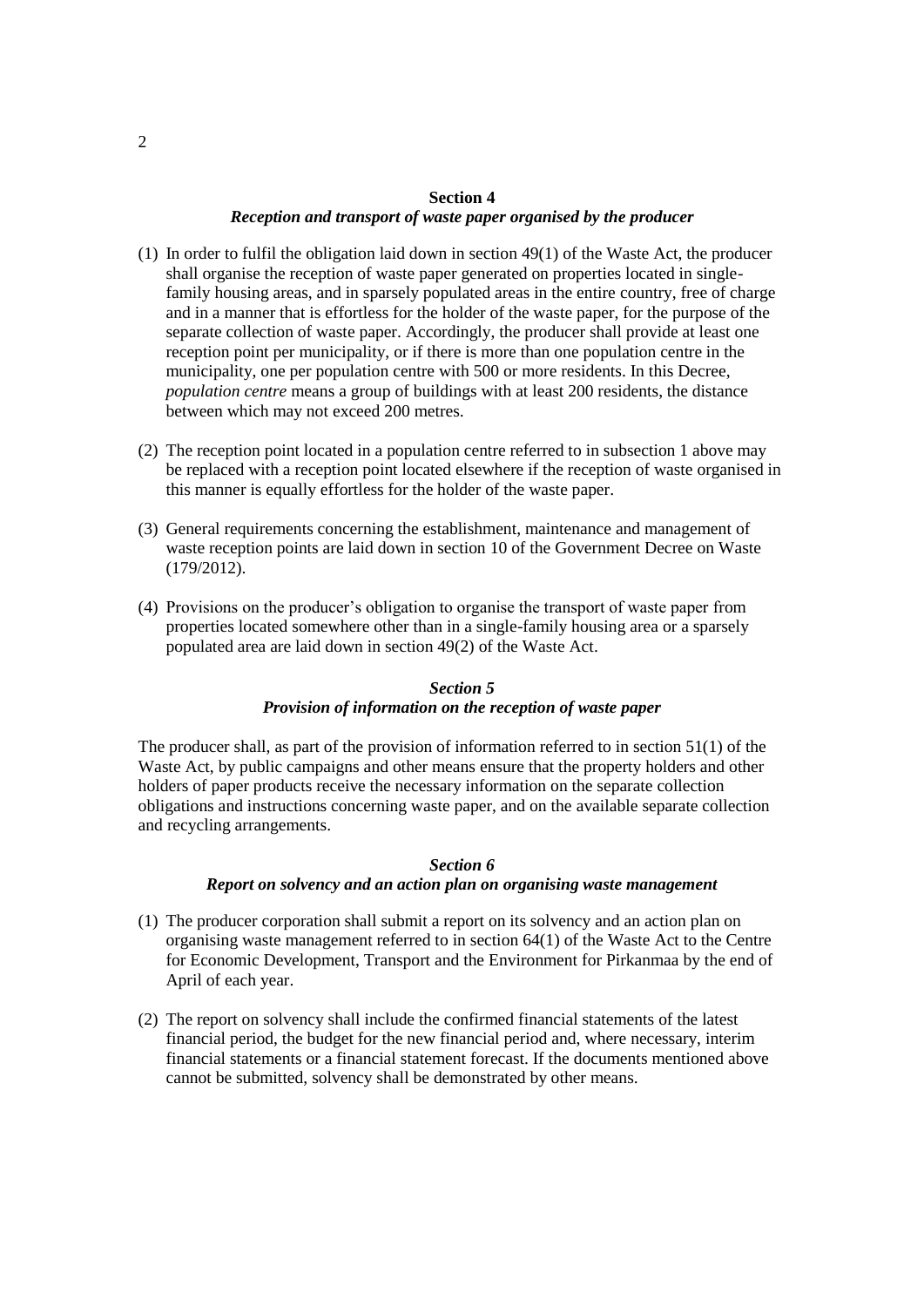# *Section 7 Producer's application for approval in the producer register*

The producer's application for approval in the producer register shall contain:

- 1) the producer's name, contact information and business identity code;
- 2) the name and contact information of the contact person;
- 3) a copy of the extract from the Trade Register or Register of Associations;
- 4) a description of the paper products placed on the market by the producer, and an assessment of their volume in tonnes per year;
- 5) a description of the separate collection and reception point network, transport, pretreatment, recycling, other types of recovery and disposal of waste paper organised by the producer;
- 6) an assessment of the annual volume in tonnes of waste paper covered by the waste management organised by the producer;
- 7) an account of the provision of information on the reception of waste paper;
- 8) information on the agreements concerning the organisation of waste management and the contractual parties' environmental permits and environmental management systems.

# *Section 8*

# *Producer corporations' application for approval in the producer register*

The producer corporation's application for approval in the producer register shall contain:

- 1) information on the producer corporation corresponding to the information referred to in section  $7(1-3)(5-8)$ ;
- 2) a description of the paper products placed on the market by the producers within the producer corporation, and an assessment of their volume in tonnes per year;
- 3) the name, business identity code and branch of industry of each founder in the producer corporation;
- 4) the names and business identity codes of producers within the producer corporation and the dates on which they joined the corporation;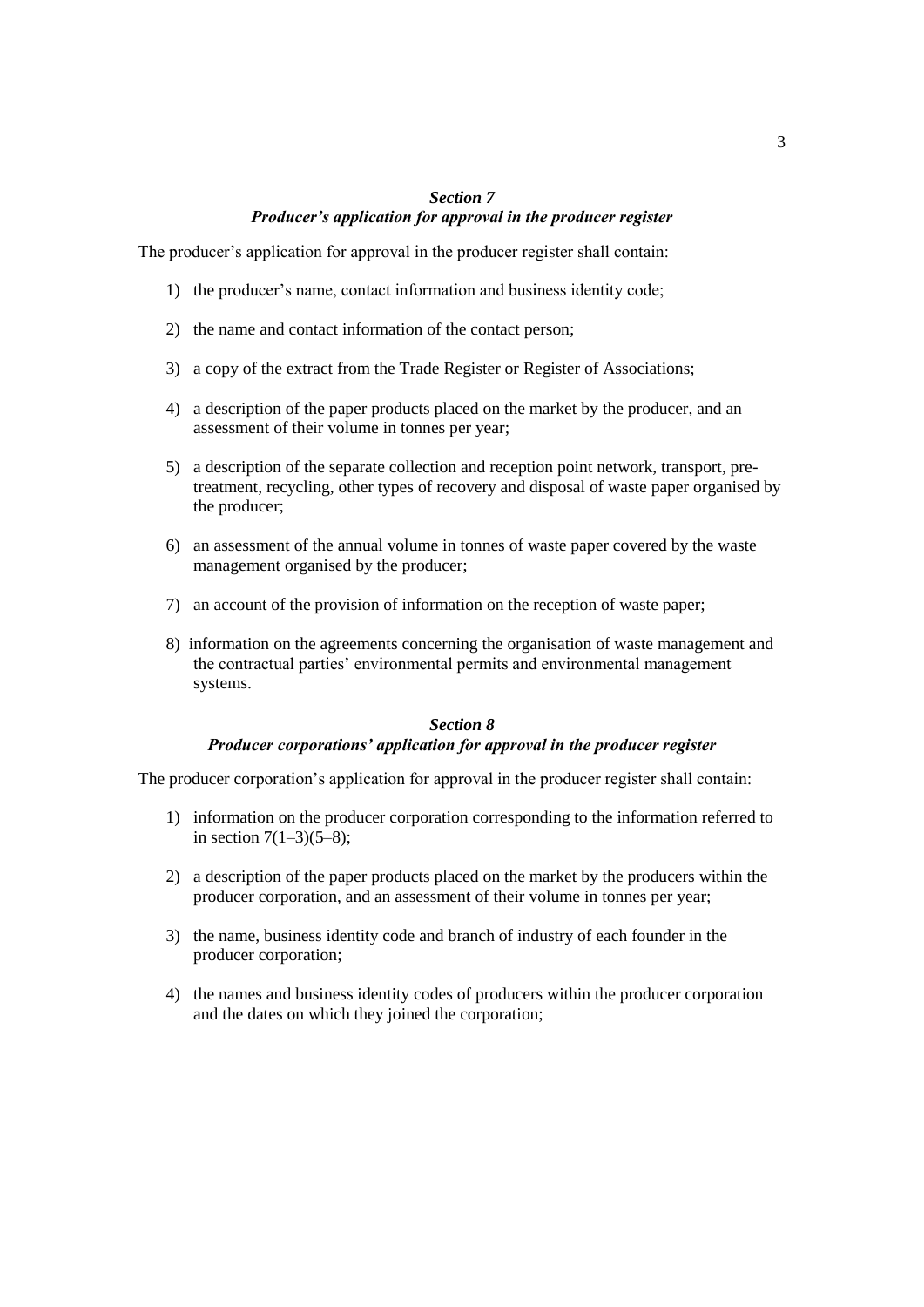- 5) rules of the producer corporation and, if necessary, a separate description of the division of responsibilities between the producers and of how a new producer can reach agreement with the producer corporation on attending to producer responsibility;
- 6) a report on the producer corporation's solvency, as specified in section 6.

### *Section 9 Notification of changes to operations*

- (1) The notification specified in section 106 of the Waste Act concerning substantial changes to operations and new producer corporation members shall be submitted within a month of the change.
- (2) Provisions on when to issue the report on solvency and the action plan on the securing of operations, if there are substantial changes to the operations of the producer corporation, are laid down in section 64 of the Waste Act.

## *Section 10 Notification of monitoring data*

The producer or the producer corporation acting on behalf of its members shall notify the Centre for Economic Development, Transport and the Environment for Pirkanmaa by the end of April of each year of the following information on its operations during the previous year:

- 1) the volume in tonnes of paper manufactured in or imported to Finland that is used for the production of paper products placed on the Finnish market;
- 2) the volume in tonnes of imported printed paper products;
- 3) the volume in tonnes of separately collected waste paper in Finland;
- 4) the volume in tonnes of waste paper that has been recycled, recovered as energy or treated in other ways, itemised by treatment facility, together with the name and location of the treatment facility;
- 5) the recycling rate achieved and an account of the basis for the assessment and calculation of the data provided;
- 6) an account of the provision of information on the reception of waste paper.